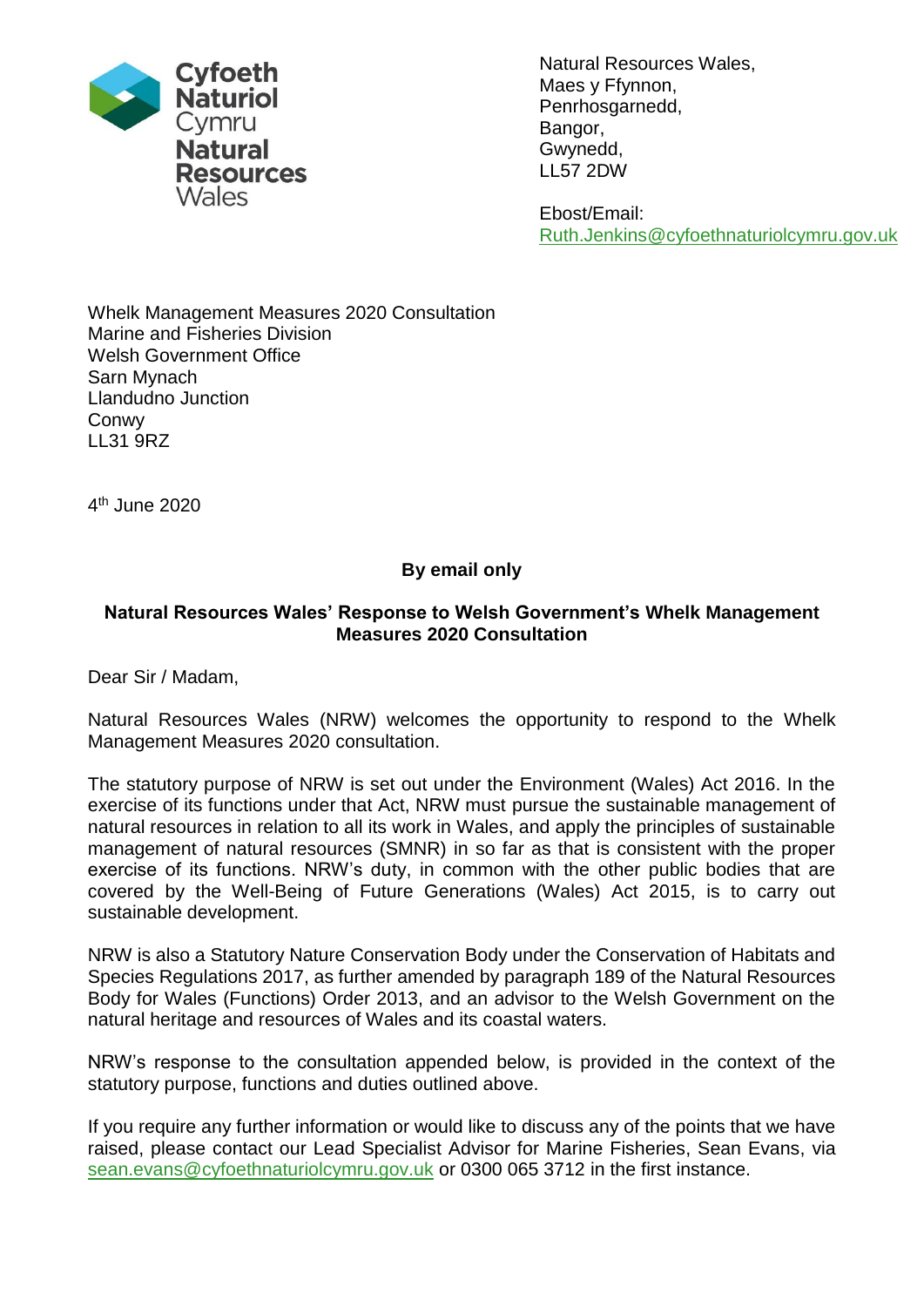Yn gywir / Yours sincerely

R. Dention

Ruth Jenkins Head of Natural Resource Management Policy

**Cc: Ruth Jenkins (NRW) Keith Davies (NRW) Mary Lewis (NRW) Ann Purser (NRW)**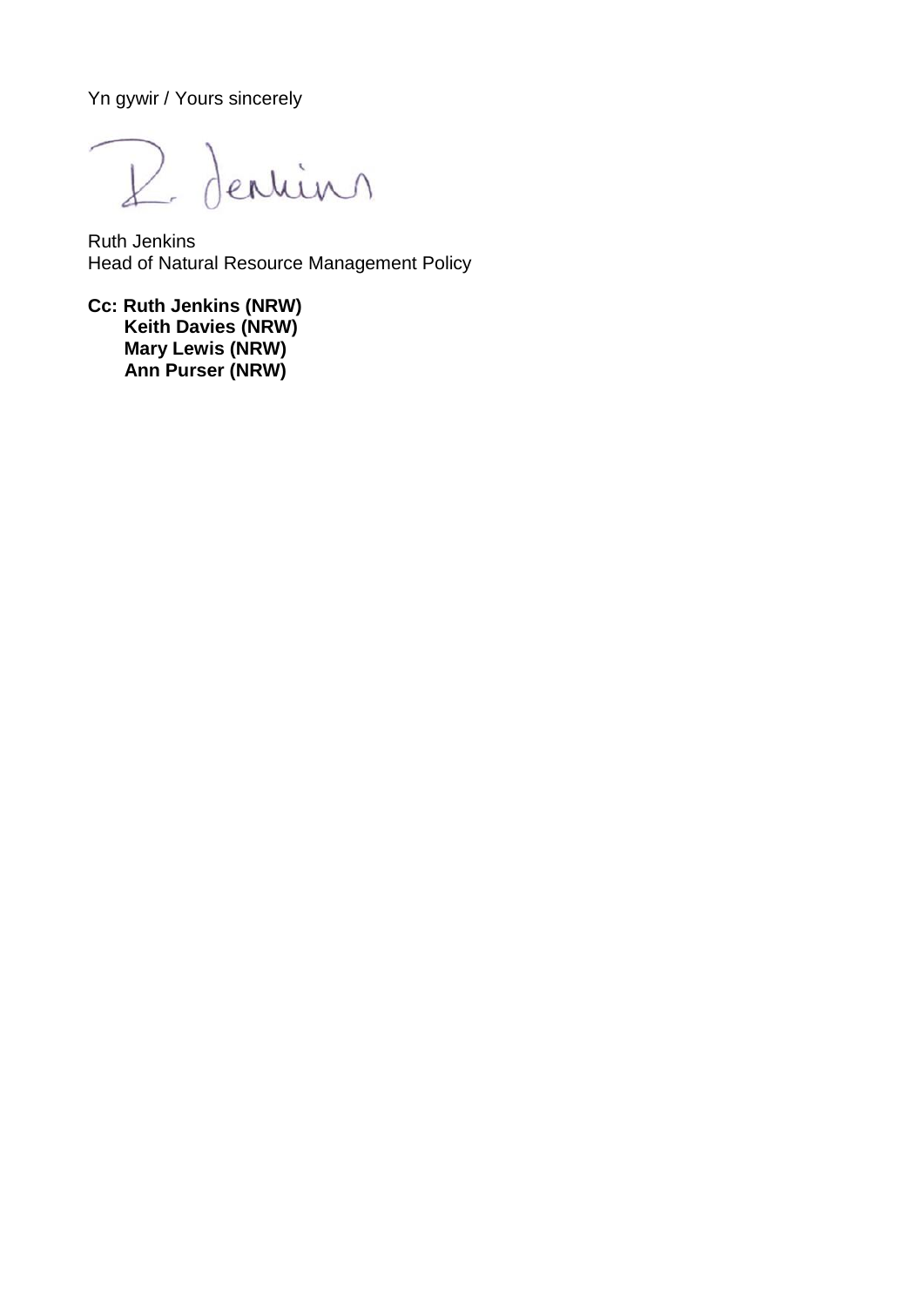# **Appendix**

## **Whelk Management Measures 2020**

#### **Consultation Response Form**

| Name                            | Sean Evans                                              |
|---------------------------------|---------------------------------------------------------|
| <b>Address</b>                  | Cambria House<br>29 Newport Road<br>Cardiff<br>CF24 0TP |
| Organisation<br>(if applicable) | Natural Resources Wales (NRW)                           |
| Telephone No.                   | 03000 65 3712                                           |
| Email Address.                  | sean.evans@cyfoethnaturiolcymru.gov.uk                  |

## *What is your involvement in the fishing industry?*

| <b>Commercial Fisherman</b>       |  |
|-----------------------------------|--|
| <b>Recreational Fisherman</b>     |  |
| Merchant/Processor (please state) |  |
| Environment / Conservation        |  |
| Other (please state)              |  |
|                                   |  |

\_\_\_\_\_\_\_\_\_\_\_\_\_\_\_\_\_\_\_\_\_\_\_\_\_\_\_\_\_\_\_\_\_\_\_\_\_\_\_\_\_\_\_\_\_\_\_\_\_\_\_\_\_\_\_\_\_\_\_\_\_\_\_\_\_\_\_

*1. Do you agree with the Welsh Government's primary objective to conserve whelk stocks and thereby stabilise the Welsh whelk fishery?*

| $\boxtimes$ Yes | $\Box$ No | $\Box$ No comment |
|-----------------|-----------|-------------------|
|                 |           |                   |

*2. Do you agree it should be prohibited for UK vessels to take whelk with pots from the Welsh zone without an authorisation?* 

| $\boxtimes$ Yes | $\overline{\phantom{a}}$ No | $\Box$ No comment |
|-----------------|-----------------------------|-------------------|
|                 |                             |                   |

*3. Do you agree authorisations should be issued annually from the period beginning of March in one year to the end of February in the following year?*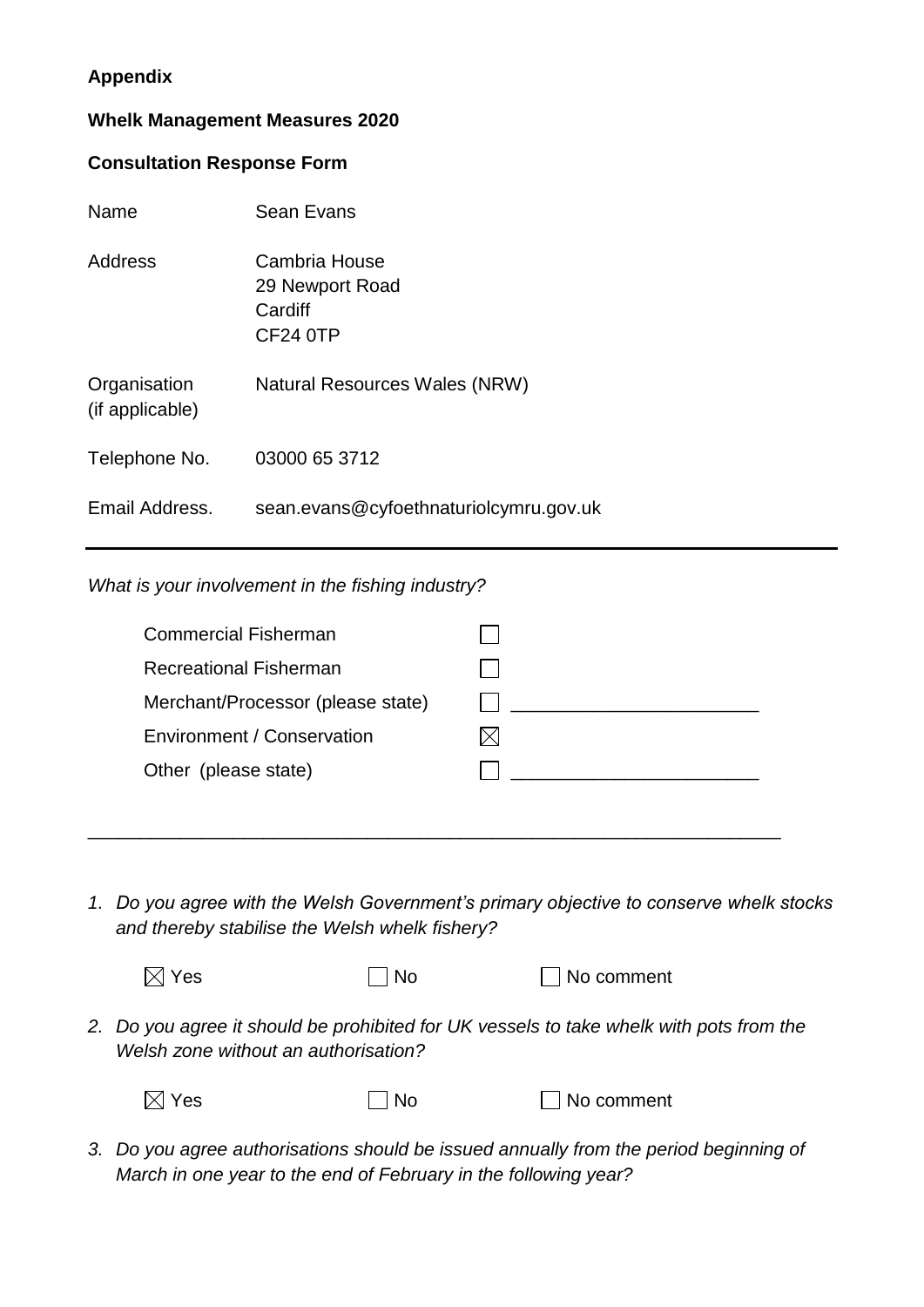| $\boxtimes$ Yes                                                                                                                                                                                                                                         | No | No comment                                                                                                                                                                                                                                                            |  |  |
|---------------------------------------------------------------------------------------------------------------------------------------------------------------------------------------------------------------------------------------------------------|----|-----------------------------------------------------------------------------------------------------------------------------------------------------------------------------------------------------------------------------------------------------------------------|--|--|
| 4. Do you agree the Welsh Government should charge a fee for an authorisation?                                                                                                                                                                          |    |                                                                                                                                                                                                                                                                       |  |  |
| $\boxtimes$ Yes                                                                                                                                                                                                                                         | No | No comment                                                                                                                                                                                                                                                            |  |  |
| 5. Do you agree with the process to set future landing caps in Box 2?                                                                                                                                                                                   |    |                                                                                                                                                                                                                                                                       |  |  |
| $\boxtimes$ Yes                                                                                                                                                                                                                                         | No | No comment                                                                                                                                                                                                                                                            |  |  |
| 6. Do you agree it should be prohibited for vessel owners to fish beyond the authorised<br>monthly landing cap?                                                                                                                                         |    |                                                                                                                                                                                                                                                                       |  |  |
| $\boxtimes$ Yes                                                                                                                                                                                                                                         | No | No comment                                                                                                                                                                                                                                                            |  |  |
| 7. Do you agree authorisation holders should provide statistical information to the Welsh<br>Government, such as numbers of pots fished, amount of undersized whelk, location of<br>fishing activity etc. to assist with stock assessment calculations? |    |                                                                                                                                                                                                                                                                       |  |  |
| $\boxtimes$ Yes                                                                                                                                                                                                                                         | No | No comment                                                                                                                                                                                                                                                            |  |  |
| 8. Do you agree authorisation holders should be required to gather data (as described in<br>paragraph 44) to assist with stock assessment calculations?                                                                                                 |    |                                                                                                                                                                                                                                                                       |  |  |
| $\boxtimes$ Yes                                                                                                                                                                                                                                         | No | No comment                                                                                                                                                                                                                                                            |  |  |
| Government?                                                                                                                                                                                                                                             |    | 9. Do you agree authorisation holders should provide landings data direct to Welsh                                                                                                                                                                                    |  |  |
| $\boxtimes$ Yes                                                                                                                                                                                                                                         | No | No comment                                                                                                                                                                                                                                                            |  |  |
| landing de-shelled whelk?                                                                                                                                                                                                                               |    | 10. Do you agree the Welsh Government should ban authorised vessels from retaining or                                                                                                                                                                                 |  |  |
| $\boxtimes$ Yes                                                                                                                                                                                                                                         | No | No comment                                                                                                                                                                                                                                                            |  |  |
| Welsh zone?                                                                                                                                                                                                                                             |    | 11. Do you agree authorisation holders should be required to have an active and<br>functioning Vessel Monitoring System on board when fishing whelk with pots in the                                                                                                  |  |  |
| $\boxtimes$ Yes                                                                                                                                                                                                                                         | No | No comment                                                                                                                                                                                                                                                            |  |  |
|                                                                                                                                                                                                                                                         |    | 12. We would like to know your views on the effects of issuing whelk authorisations with a<br>flexible landing cap on the Welsh language, specifically on opportunities for people to<br>use Welsh and on treating the Welsh language no less favorably than English. |  |  |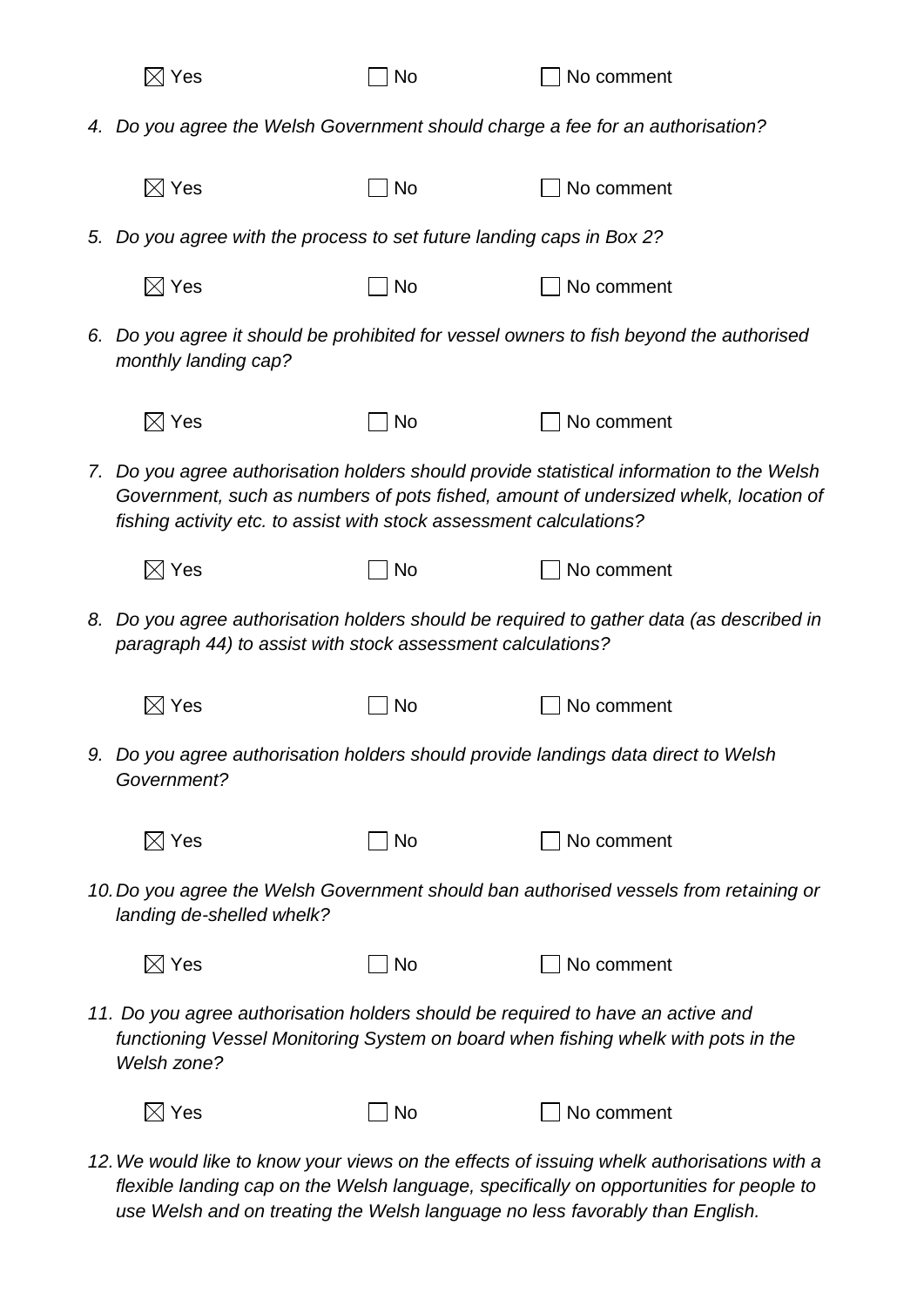*What effects do you think there would be? How could positive effects be increased, or negative effects be mitigated?*

*Please enter your response here:*

No comment made

*13.Please also explain how you believe the issuing of whelk authorisations with a flexible landing cap could be formulated or changed so as to have positive effects or increased positive effects on opportunities for people to use the Welsh language and on treating the Welsh language no less favorably than the English language, and no adverse effects on opportunities for people to use the Welsh language and on treating the Welsh language no less favorably than the English Language.* 

*Please enter your response here:*

No comment made

*14. We have asked a number of specific questions. If you have any related issues which we have not specifically addressed, please use this space to report them:*

*Please enter your response here:*

NRW welcomes Welsh Government's stated commitment to the conservation and sustainable management of fisheries, and its specific recognition of the need to put in place a package of measures to "*conserve stocks and ensure the sustainability of the Welsh whelk fishery".* NRW supports the proposed introduction of a flexible whelk authorisation scheme for all UK vessels taking whelk with pots in the Welsh Zone, inclusive of: an annual limit on the total amount of whelk that can be taken from that Zone; a variable monthly landing cap for authorised vessels; and the suite of associated conditions.

NRW considers that the proposed introduction of evidence-based effort control, through a total annual limit (to ultimately be informed by stock assessment) and a flexible monthly landings cap as a means of ensuring that the total annual limit is not exceeded, is fundamental to the sustainable management of Welsh whelk resources.

To this end, NRW welcomes efforts currently underway to put in place an appropriate stock assessment regime for Welsh whelk resources, and the Welsh Government's aim of completing "the first whelk stock assessment by Spring 2021". In the absence of comprehensive stock assessment information at present, NRW supports the proposed introduction of a total annual limit based on the average annual amount of whelk landed by UK vessels into Wales over the 2015 – 2019 reference period, as a means of preventing further increases in exploitation of whelk beyond current levels in the short term.

NRW considers up to date information on catch, landings and other statistics to be essential for the delivery of informed and adaptive fisheries management. NRW is,